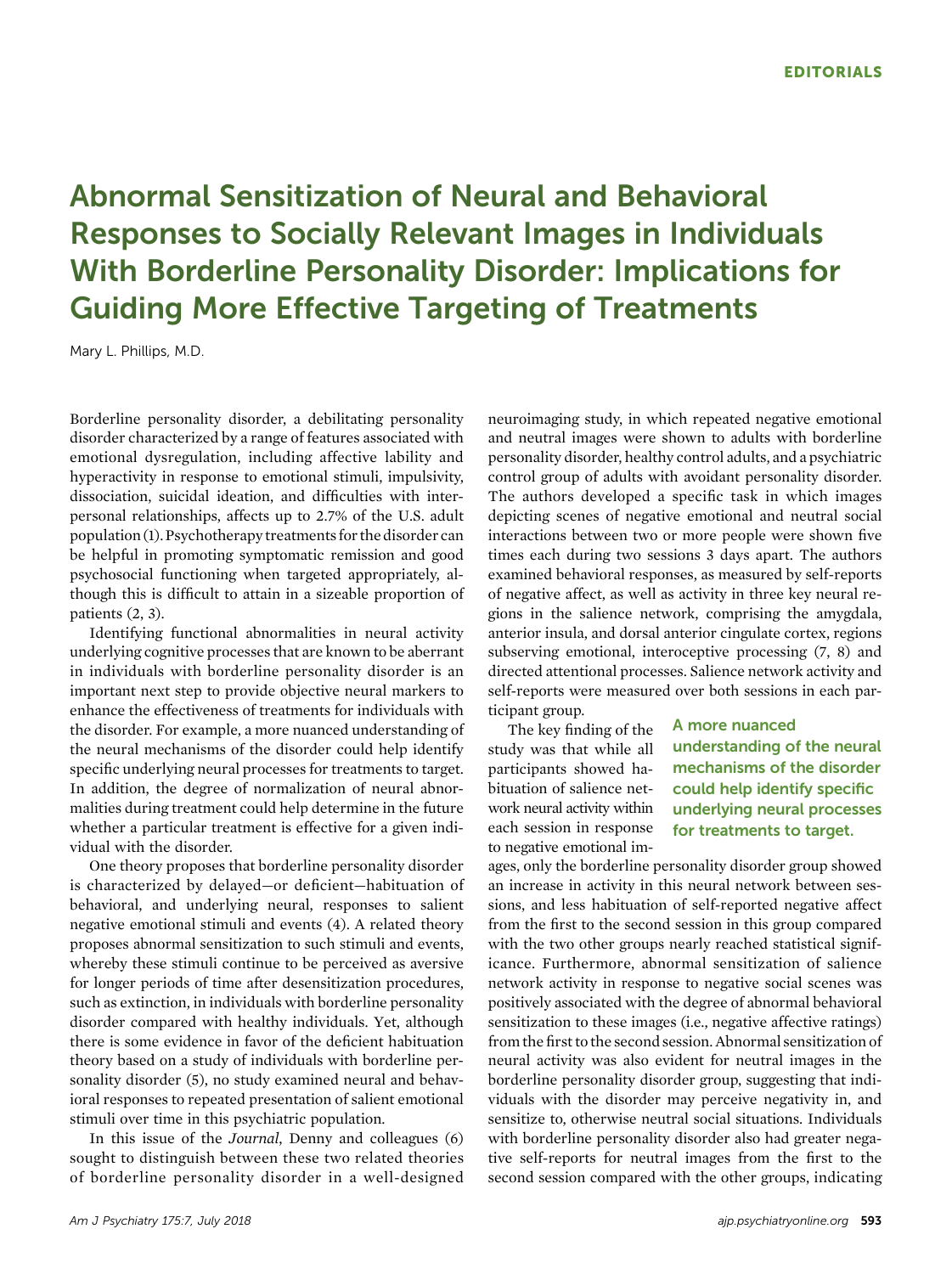| Context          | <b>Healthy Control Group</b>    | Borderline<br>Personality Disorder Group | Avoidant<br>Personality Disorder Group |  |
|------------------|---------------------------------|------------------------------------------|----------------------------------------|--|
| Within-session   |                                 |                                          |                                        |  |
| Negative stimuli | Habituation of salience network | Habituation of salience network          | Habituation of salience network        |  |
|                  | responses                       | responses                                | responses                              |  |
| Neutral stimuli  | Habituation of salience network | Habituation of salience network          | Habituation of salience network        |  |
|                  | responses                       | responses                                | responses                              |  |
| Between-session  |                                 |                                          |                                        |  |
| Negative stimuli | No sensitization of salience    | Sensitization of salience                | No sensitization of salience network   |  |
|                  | network responses               | network responses                        | responses                              |  |
| Neutral stimuli  | No sensitization of salience    | Sensitization of salience                | No sensitization of salience network   |  |
|                  | network responses               | network responses                        | responses                              |  |

|  |  |  | TABLE 1. Summary of Patterns of Neural Responses to the Different Experimental Conditions in the Three Participant Groups |
|--|--|--|---------------------------------------------------------------------------------------------------------------------------|
|  |  |  |                                                                                                                           |

an abnormal behavioral sensitization to these otherwise neutral social scenes. Thus, the authors provide evidence that borderline personality disorder, rather than being characterized by deficient habituation in response to negative emotional stimuli, may instead be characterized by abnormal sensitization to salient stimuli, such that behavioral, and underlying neural, responses are augmented to repeated presentation of these stimuli over time (see Table 1).

The most innovative aspect of the study was the longitudinal design incorporating two assessments of neural and behavioral responses to repeated presentations of negative and neutral socially relevant images. The design thereby allowed examination not only of habituation of neural and behavioral responses during each session, but also examination of habituation and/or sensitization of these responses between sessions. As a result, the authors were able to show, for the first time, that borderline personality disorder is characterized by deficient habituation and abnormal sensitization of behavioral and salience network neural responses to socially relevant images over a period of days, a longer time period than the focus of previous neuroimaging studies of individuals with the disorder. Another major strength of the study was the inclusion of a control group of individuals with avoidant personality disorder, who share some of the characteristics of individuals with borderline personality disorder, especially hypersensitivity in response to negative evaluation. By showing that individuals with borderline personality disorder differ from both healthy control subjects and individuals with anxious avoidant personality disorder on patterns of sensitization of neural and behavioral responses to socially relevant images, the authors identify a set of neural and behavioral characteristics that are specific to borderline personality disorder and not shared with other personality disorders.

There were some features of the study that need further exploration. In particular, exploratory analyses revealed that individuals with avoidant personality disorder with comorbid social phobia were similar, although not identical, to those with borderline personality disorder in their pattern of salience network sensitization to negative emotional social images. There was a striking laterality effect, whereby the between-session neural sensitization effects in individuals with borderline personality disorder were focused on the

right hemisphere. As the authors note, a more nuanced explanation of thesefindingsis needed and should be the subject of future studies.

The study has important implications for treatment, including psychotherapy. For example, some interventions for borderline personality disorder involve revisitation of salient, negative emotional events in attempts to desensitize responses to these events (9, 10). If the disorder is characterized by abnormal sensitization to these events over longer time periods rather than by deficient habituation of emotional responses within a given shorter time (e.g., a therapy session), then it is possible that desensitization during a given therapy session will be an ineffective intervention. Moreover, this type of intervention might exacerbate levels of emotional lability and dysregulation in response to salient negative events at future treatment sessions. Instead, psychotherapy interventions could use strategies that help to counteract abnormal, longer-term sensitization processes by, for example, helping individuals with borderline personality disorder develop emotional regulation skills and use these skills proactively in anticipation of future aversive events. The findings from the research also point to neural targets that could be used to guide the development of novel neuromodulation interventions for individuals with borderline personality disorder.

## AUTHOR AND ARTICLE INFORMATION

From the Department of Psychiatry, University of Pittsburgh. Address correspondence to Dr. Phillips [\(phillipsml@upmc.edu\)](mailto:phillipsml@upmc.edu). The author reports no financial relationships with commercial interests. Received April 17, 2018; accepted April 17, 2018.

Am J Psychiatry 2018; 175:593–595; doi: 10.1176/appi.ajp.2018.18040435

## **REFERENCES**

- 1. Tomko RL, Trull TJ, Wood PK, et al: Characteristics of borderline personality disorder in a community sample: comorbidity, treatment utilization, and general functioning. J Pers Disord 2014; 28: 734–750
- 2. Zanarini MC: Psychotherapy of borderline personality disorder. Acta Psychiatr Scand 2009; 120:373–377
- 3. Zanarini MC, Frankenburg FR, Reich DB, et al: Time to attainment of recovery from borderline personality disorder and stability of recovery: a 10-year prospective follow-up study. Am J Psychiatry 2010; 167:663–667